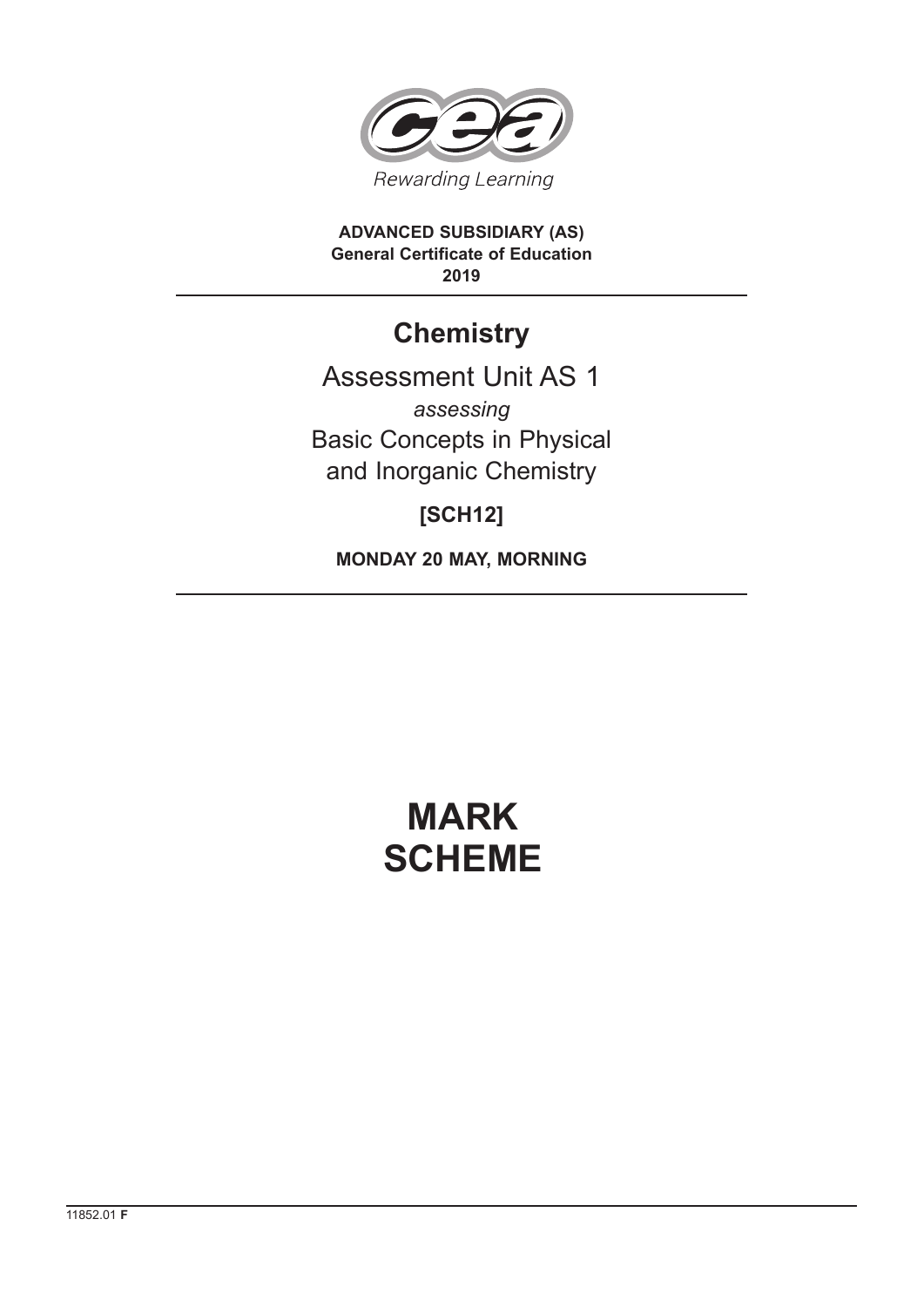#### **General Marking Instructions**

#### **Introduction**

Mark schemes are published to assist teachers and students in their preparation for examinations. Through the mark schemes teachers and students will be able to see what the examiners are looking for in response to questions and exactly where the marks have been awarded. The publishing of the mark schemes may help to show that examiners are not concerned about finding out what a student does not know but rather with rewarding students for what they do know.

#### **The purpose of mark schemes**

Examination papers are set and revised by teams of examiners and revisers appointed by the Council. The teams of examiners and revisers include experienced teachers who are familiar with the level and standards expected of students in schools and colleges.

The job of the examiners is to set the questions and the mark schemes; and the job of the revisers is to review the questions and mark schemes commenting on a large range of issues about which they must be satisfied before the question papers and mark schemes are finalised.

The questions and the mark schemes are developed in association with each other so that the issues of differentiation and positive achievement can be addressed right from the start. Mark schemes, therefore, are regarded as part of an integral process which begins with the setting of questions and ends with the marking of the examination.

The main purpose of the mark scheme is to provide a uniform basis for the marking process so that all the markers are following exactly the same instructions and making the same judgements in so far as this is possible. Before marking begins a standardising meeting is held where all the markers are briefed using the mark scheme and samples of the students' work in the form of scripts. Consideration is also given at this stage to any comments on the operational papers received from teachers and their organisations. During this meeting, and up to and including the end of the marking, there is provision for amendments to be made to the mark scheme. What is published represents the final form of the mark scheme.

It is important to recognise that in some cases there may well be other correct responses which are equally acceptable to those published: the mark scheme can only cover those responses which emerged in the examination. There may also be instances where certain judgements may have to be left to the experience of the examiner, for example where there is no absolute correct response – all teachers will be familiar with making such judgements.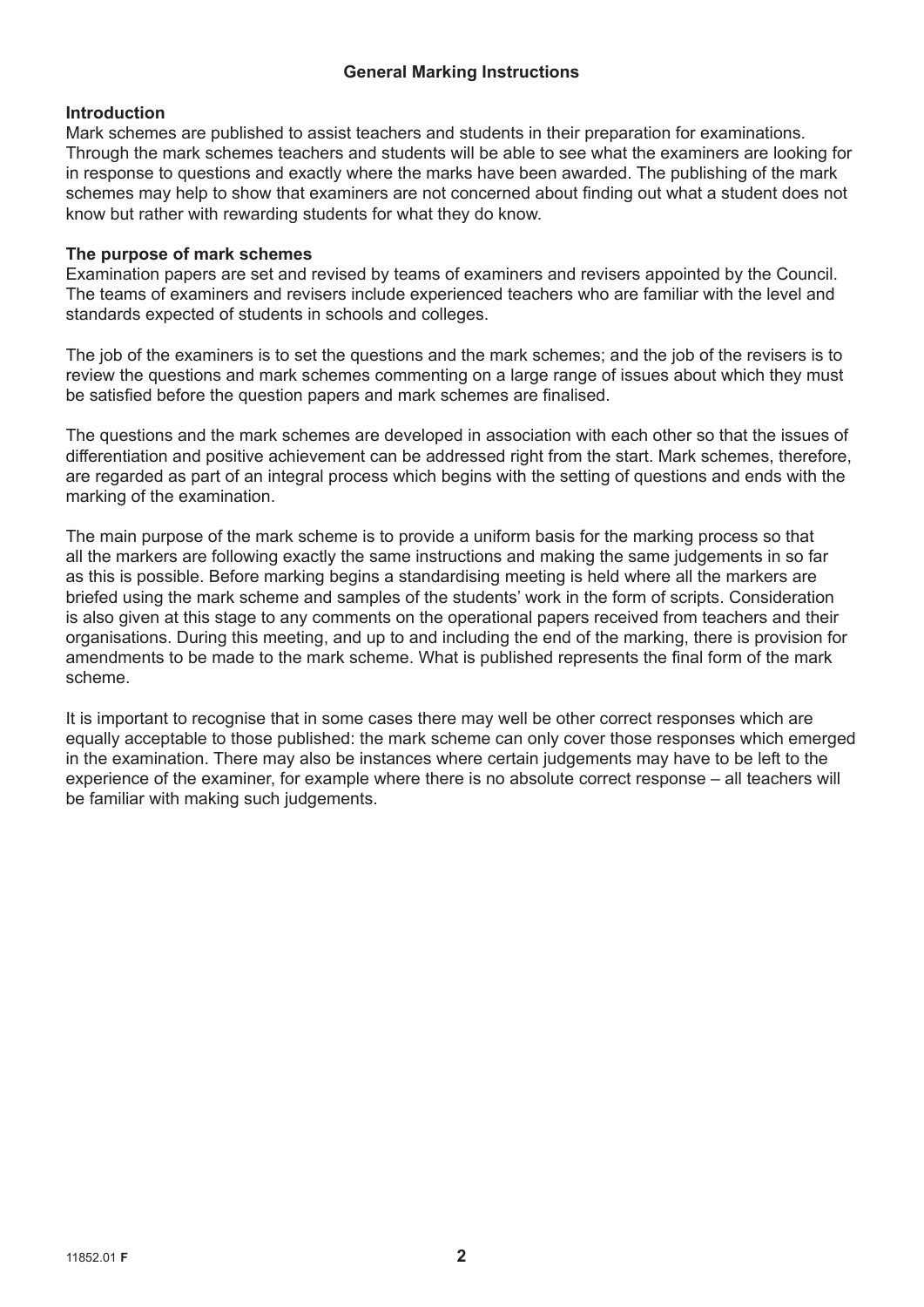#### **Section A**

Ë

|                         | <b>SECTION H</b>                      | AVAILABLE<br>MARKS |  |  |
|-------------------------|---------------------------------------|--------------------|--|--|
| $\mathbf{1}$            | $\mathsf{D}$                          |                    |  |  |
| $\mathbf{2}$            | $\mathsf D$                           |                    |  |  |
| $\mathbf{3}$            | $\mathsf C$                           |                    |  |  |
| $\overline{\mathbf{4}}$ | $\overline{B}$                        |                    |  |  |
| $\overline{\mathbf{5}}$ | $\sf B$                               |                    |  |  |
| $\bf 6$                 | $\sf B$                               |                    |  |  |
| $\overline{7}$          | $\mathsf C$                           |                    |  |  |
| ${\bf 8}$               | $\sf B$                               |                    |  |  |
| 9                       | $\mathsf D$                           |                    |  |  |
|                         | $10$ D                                |                    |  |  |
|                         | $[10]$<br>[1] for each correct answer |                    |  |  |
|                         | <b>Section A</b>                      | $10$               |  |  |
|                         |                                       |                    |  |  |
|                         |                                       |                    |  |  |
|                         |                                       |                    |  |  |
|                         |                                       |                    |  |  |
|                         |                                       |                    |  |  |
|                         |                                       |                    |  |  |
|                         |                                       |                    |  |  |
|                         |                                       |                    |  |  |
|                         |                                       |                    |  |  |
|                         |                                       |                    |  |  |
|                         |                                       |                    |  |  |
|                         |                                       |                    |  |  |
|                         |                                       |                    |  |  |
|                         |                                       |                    |  |  |
|                         |                                       |                    |  |  |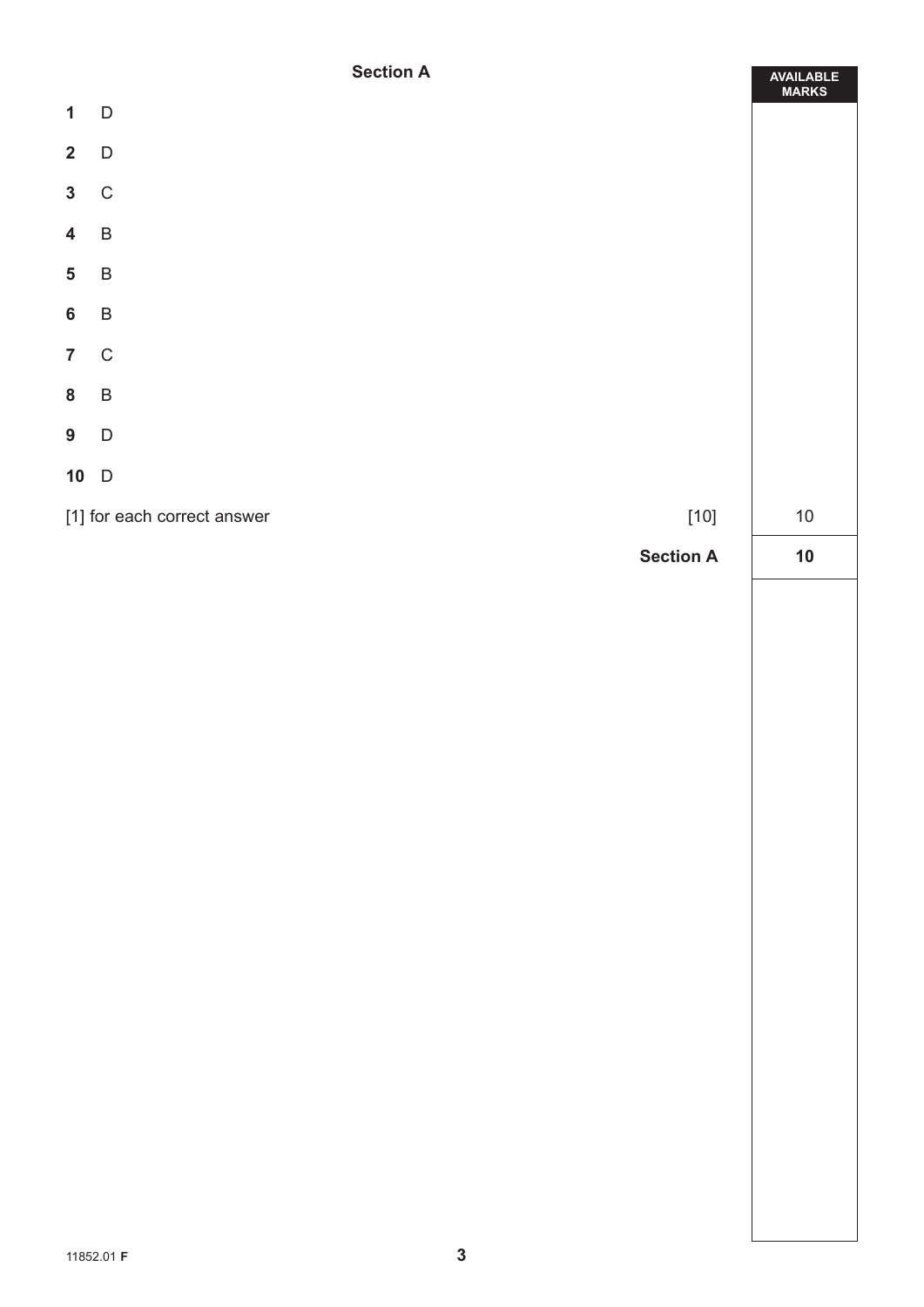#### **Section B**

|    |                    |                                                                                     | <b>Section B</b>                                                                                                                                                                                                                                                                                                                                                                                                                                                                         |       | <b>AVAILABLE</b><br><b>MARKS</b> |
|----|--------------------|-------------------------------------------------------------------------------------|------------------------------------------------------------------------------------------------------------------------------------------------------------------------------------------------------------------------------------------------------------------------------------------------------------------------------------------------------------------------------------------------------------------------------------------------------------------------------------------|-------|----------------------------------|
| 11 |                    | (a) Bent $[1]$                                                                      |                                                                                                                                                                                                                                                                                                                                                                                                                                                                                          |       |                                  |
|    |                    | Two lone pairs and two bonding pairs [1]<br>(Shape adopted) minimises repulsion [1] |                                                                                                                                                                                                                                                                                                                                                                                                                                                                                          |       |                                  |
|    |                    |                                                                                     |                                                                                                                                                                                                                                                                                                                                                                                                                                                                                          | $[3]$ |                                  |
|    | $(b)$ (i)          |                                                                                     | $\left[\mathsf{H} \left(\mathsf{H} \left(\mathsf{H} \left(\mathsf{H} \left(\mathsf{H} \left(\mathsf{H} \left(\mathsf{H} \left(\mathsf{H} \left(\mathsf{H} \left(\mathsf{H} \left(\mathsf{H} \left(\mathsf{H} \left(\mathsf{H} \left(\mathsf{H} \left(\mathsf{H} \left(\mathsf{H} \left(\mathsf{H} \left(\mathsf{H} \left(\mathsf{H} \left(\mathsf{H} \left(\mathsf{H} \left(\mathsf{H} \left(\mathsf{H} \left(\mathsf{H} \left(\mathsf{H} \left(\mathsf{H} \left(\mathsf{H} \left(\math$ | $[2]$ |                                  |
|    |                    |                                                                                     | (ii) As there is only one lone pair [1]                                                                                                                                                                                                                                                                                                                                                                                                                                                  |       |                                  |
|    |                    |                                                                                     | No lone pair – lone pair repulsion/less lone pair – bond pair<br>repulsion [1]                                                                                                                                                                                                                                                                                                                                                                                                           | $[2]$ |                                  |
|    |                    |                                                                                     | (iii) Repulsion between positively charged ions                                                                                                                                                                                                                                                                                                                                                                                                                                          | $[1]$ | 8                                |
| 12 | (a)                | (i)                                                                                 | The number of protons in (the nucleus of) an atom                                                                                                                                                                                                                                                                                                                                                                                                                                        | $[1]$ |                                  |
|    |                    | (ii)                                                                                | The (total) number (numbers) of protons and neutrons in (the nucleus<br>of) an atom                                                                                                                                                                                                                                                                                                                                                                                                      | $[1]$ |                                  |
|    |                    |                                                                                     | (iii) Atoms which have the same atomic number but a different mass<br>number (contain the same number of protons but a different number<br>of neutrons)                                                                                                                                                                                                                                                                                                                                  | $[1]$ |                                  |
|    | (b) Tennessine [1] |                                                                                     |                                                                                                                                                                                                                                                                                                                                                                                                                                                                                          |       |                                  |
|    |                    | 177 neutrons [1]                                                                    |                                                                                                                                                                                                                                                                                                                                                                                                                                                                                          | $[2]$ |                                  |
|    |                    |                                                                                     | (c) Seven electrons in the outer energy level                                                                                                                                                                                                                                                                                                                                                                                                                                            | $[1]$ |                                  |
|    | $(d)$ (i)          |                                                                                     | The mass of an atom of an isotope of an element relative to<br>one-twelfth of the mass of an atom of carbon-12                                                                                                                                                                                                                                                                                                                                                                           | $[2]$ |                                  |
|    |                    | (ii)                                                                                | $167.26 = [(161.93 \times 0.14) + (163.93 \times 1.60) + (165.93 \times 33.50) +$                                                                                                                                                                                                                                                                                                                                                                                                        |       |                                  |
|    |                    |                                                                                     | $(RIM \times 22.87) + (167.93 \times 26.98) + (169.94 \times 14.91)/100$                                                                                                                                                                                                                                                                                                                                                                                                                 |       |                                  |
|    |                    |                                                                                     | $RIM = 166.94$                                                                                                                                                                                                                                                                                                                                                                                                                                                                           | $[3]$ | 11                               |
|    |                    |                                                                                     |                                                                                                                                                                                                                                                                                                                                                                                                                                                                                          |       |                                  |
|    |                    |                                                                                     |                                                                                                                                                                                                                                                                                                                                                                                                                                                                                          |       |                                  |
|    |                    |                                                                                     |                                                                                                                                                                                                                                                                                                                                                                                                                                                                                          |       |                                  |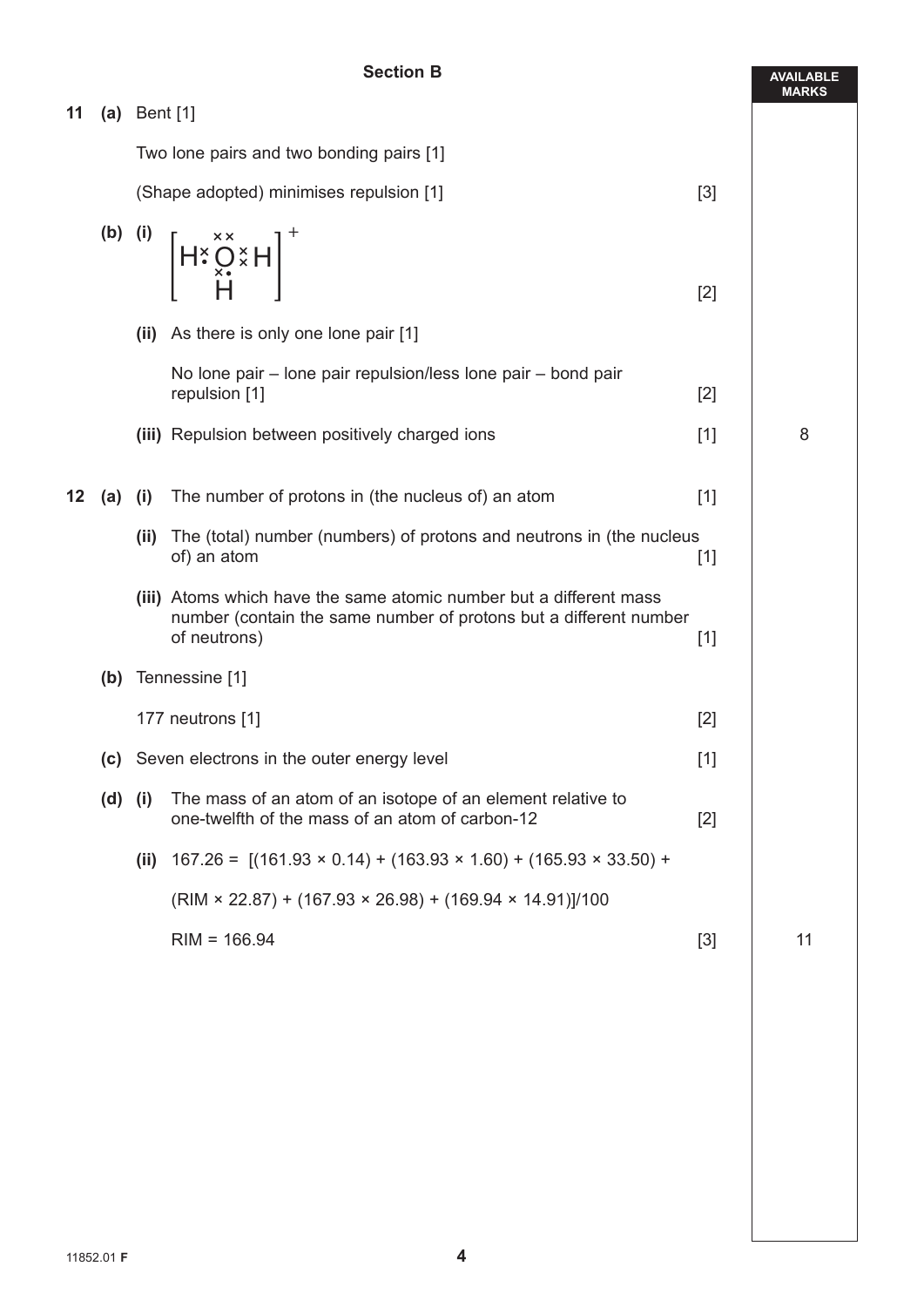| 13 |           | (a) Au + 3HNO <sub>3</sub> + 4HCl $\rightarrow$ HAuCl <sub>4</sub> + 3NO <sub>2</sub> + 3H <sub>2</sub> O<br>$[2]$ |                                                                                                                                                | <b>AVAILABLE</b><br><b>MARKS</b> |   |
|----|-----------|--------------------------------------------------------------------------------------------------------------------|------------------------------------------------------------------------------------------------------------------------------------------------|----------------------------------|---|
|    | $(b)$ (i) |                                                                                                                    | $+3$                                                                                                                                           | $[1]$                            |   |
|    |           |                                                                                                                    | (ii) Au 0 $\rightarrow$ +3 [1]                                                                                                                 |                                  |   |
|    |           |                                                                                                                    | CI 0 $\rightarrow$ -1 [1]                                                                                                                      |                                  |   |
|    |           |                                                                                                                    | 0 to +3 oxidation and 0 to $-1$ reduction [1]                                                                                                  | $[3]$                            |   |
|    | $(c)$ (i) |                                                                                                                    | Small difference/similar in (electronegativity)<br>between gold and chlorine/the elements                                                      | $[1]$                            |   |
|    |           |                                                                                                                    | (ii) white fumes/smoke/solid with stopper from bottle of concentrated<br>ammonia solution/glass rod dipped in concentrated ammonia<br>solution | $[2]$                            | 9 |
| 14 |           |                                                                                                                    | (a) $1s^22s^22p^63s^1$ [1]                                                                                                                     |                                  |   |
|    |           |                                                                                                                    | Outer electron in an s orbital/sub-shell [1]                                                                                                   | $[2]$                            |   |
|    | $(b)$ (i) |                                                                                                                    | Number of atoms in 12.000g of carbon-12                                                                                                        | $[1]$                            |   |
|    |           | (ii)                                                                                                               | $6(.0)/58.5 = 0.103$                                                                                                                           |                                  |   |
|    |           |                                                                                                                    | $0.103 \times (6.02 \times 10^{23}) = 6.2 \times 10^{22}$                                                                                      | $[2]$                            |   |
|    | (c)       | (i)                                                                                                                | High melting point [1]                                                                                                                         |                                  |   |
|    |           |                                                                                                                    | Unreactive [1]                                                                                                                                 | $[2]$                            |   |
|    |           |                                                                                                                    | (ii) Cleans the wire [1]                                                                                                                       |                                  |   |
|    |           |                                                                                                                    | Helps the solid stick to the wire [1]<br>Forms (volatile) chlorides [1]<br>to a maximum of [2]                                                 | $[2]$                            |   |
|    |           |                                                                                                                    | (iii) Yellow/orange                                                                                                                            | $[1]$                            |   |
|    | (d)       |                                                                                                                    | Dissolve the solid in water/dilute nitric acid [1]                                                                                             |                                  |   |
|    |           |                                                                                                                    | Add silver nitrate solution [1]                                                                                                                |                                  |   |
|    |           |                                                                                                                    | White [1] precipitate [1]                                                                                                                      | $[4]$                            |   |
|    | (e)       | Add solid to a (named) dilute acid [1]                                                                             |                                                                                                                                                |                                  |   |
|    |           |                                                                                                                    | (Bubble the) gas produced<br>Limewater turns milky                                                                                             | $[3]$                            |   |
|    |           |                                                                                                                    |                                                                                                                                                |                                  |   |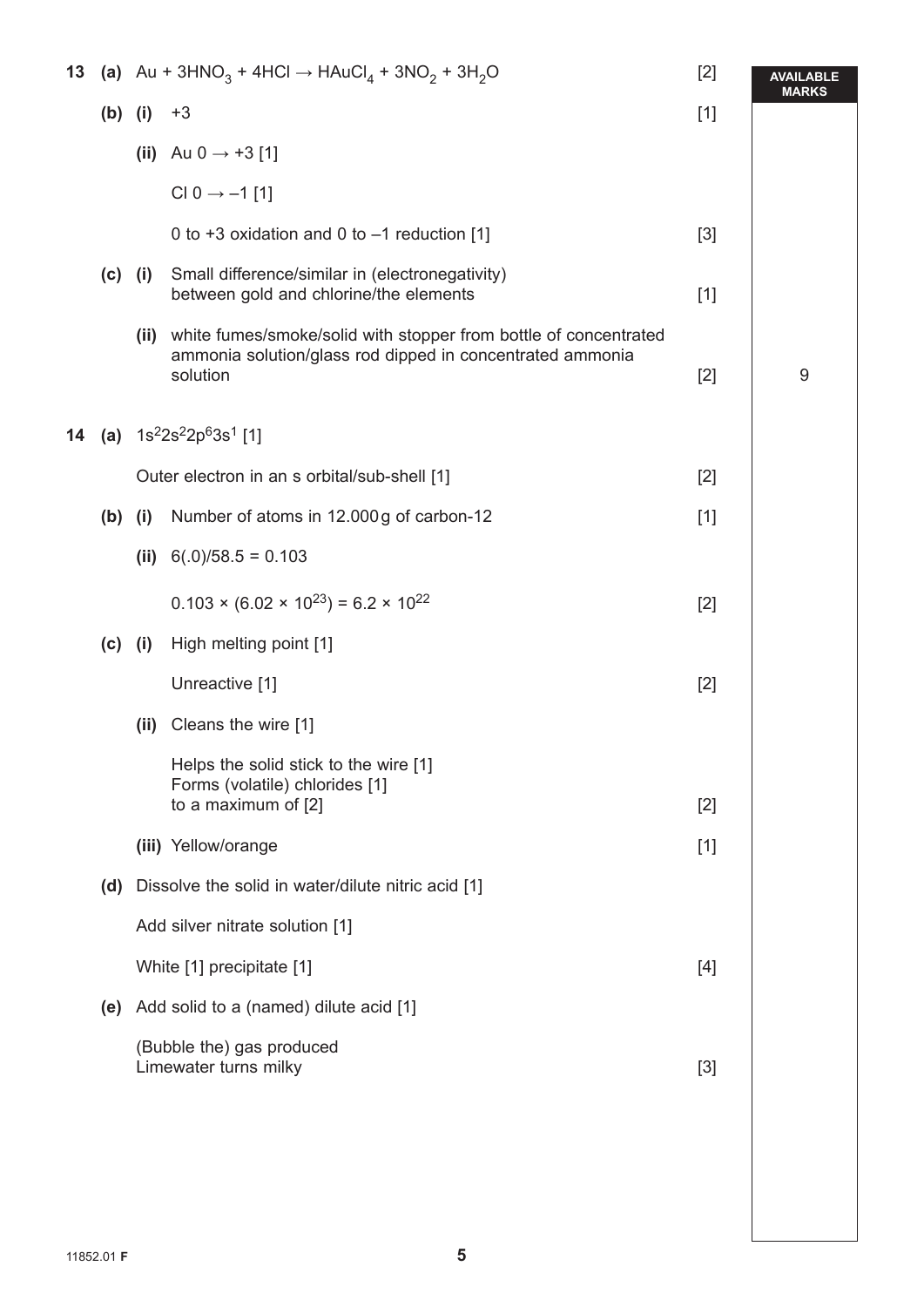